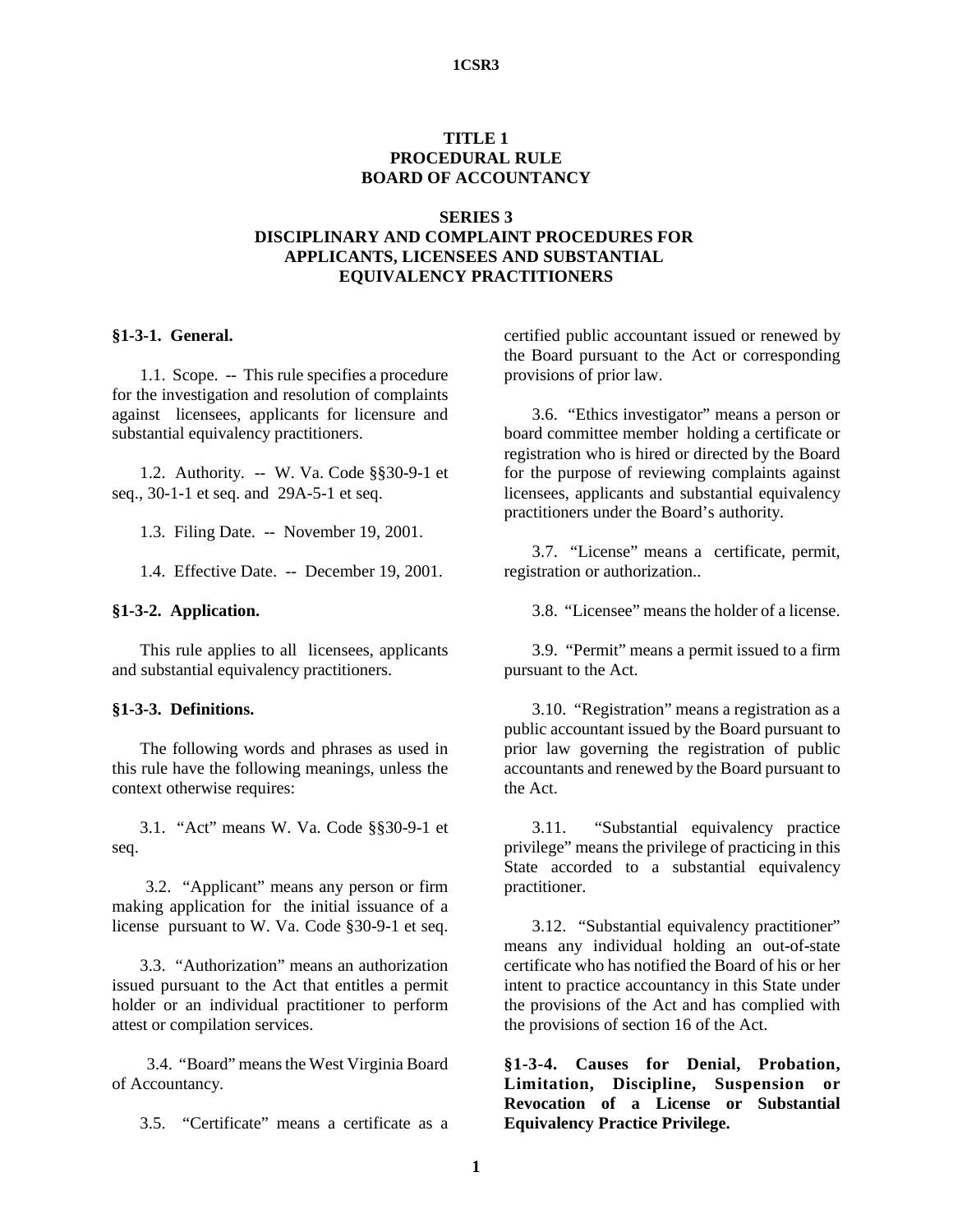The Board may refuse to issue, refuse to renew, suspend, revoke or limit any license or substantial equivalency practice privilege of any applicant, licensee, substantial equivalency practitioner or firm practicing in this state if, after a hearing, the Board has adjudged the applicant, licensee, substantial equivalency practitioner or firm to have violated any of the provisions of section 20 of the Act.

## **§1-3-5. Disposition of Complaints.**

5.1. Any person, firm, corporation, member of the Board, or public officer may make a complaint to the Board which charges an applicant licensee, substantial equivalency practitioner or firm with a violation of W. Va. Code §30-9-1 et seq. or of the rules of the Board. The Board may provide a form for that purpose, but a complaint may be filed in any written form. In addition to describing the alleged violation which prompted the complaint, the complaint should contain the following:

5.1.1. The name and address of the public accountant or applicant against whom the complaint is lodged;

5.1.2. The date of the alleged wrongful conduct;

5.1.3. The nature of the alleged wrongful conduct.

5.2. A complaint against an applicant licensee, substantial equivalency practitioner or firm shall allege that such person or firm has violated any of the provisions of section 20 of the Act.

5.3. Complainants are immune from liability for the allegations contained in their complaints filed with the Board unless the complaint is filed in bad faith or for a malicious purpose.

5.4. The Board shall maintain a complaint log which records the receipt of each complaint, its nature and its disposition.

5.5. The Board shall maintain a separate file on each complaint received, and each file shall have a number assigned to it.

5.6. Upon receipt of a complaint, the Board shall issue one of the following acknowledgments to the complainant:

5.6.1. That the matter will be reviewed by the Board;

5.6.2. That the complaint is outside the jurisdiction of the Board, with suggestions as to how the complainant might best obtain a resolution of his or her problem; or,

5.6.3. That more information will be required in order to adequately review the individual complaint.

5.7. The Board shall send a copy of the complaint, including any supporting documentation, by certified mail to the applicant, licensee, substantial equivalency practitioner or firm in question for written comment, and the applicant, licensee, substantial equivalency practitioner or firm shall submit a written response to the Board within thirty (30) days of the date of such correspondence, or waive the right to do so.

5.8. A request for comment on a complaint sent to an applicant, licensee, substantial equivalency practitioner or firm shall be considered properly served when sent to their last known address. It is the responsibility of the the applicant, licensee, substantial equivalency practitioner or firm to ensure that the Board has a current address.

5.9. Upon receipt of comments from the applicant, licensee, substantial equivalency practitioner or firm in response to a complaint, the Board shall promptly send a copy of the same, including any supporting documentation, to the complainant.

5.10. After receipt and review of a complaint, unless the complaint is determined to fall within the provisions of sub-division 5.6 of this rule, the Board shall cause to be conducted any reasonable inquiry or investigation it considers necessary to determine the truth and the validity of the allegations set forth in the complaint. The review